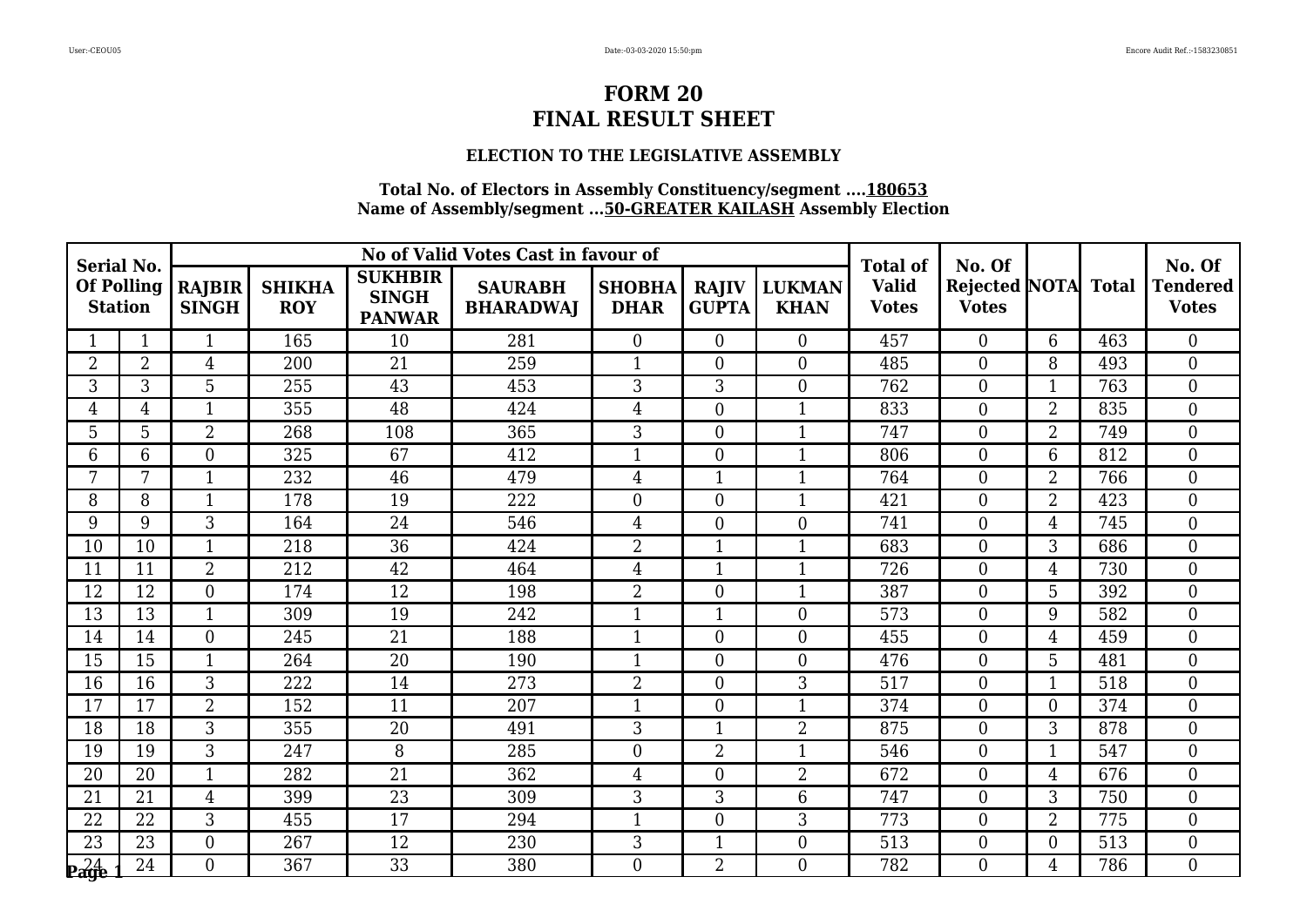#### **ELECTION TO THE LEGISLATIVE ASSEMBLY**

| <b>Serial No.</b>   |                   |                               |                             |                                                 | No of Valid Votes Cast in favour of |                              |                              |                              | <b>Total of</b>              | No. Of                                     |                |     | No. Of                          |
|---------------------|-------------------|-------------------------------|-----------------------------|-------------------------------------------------|-------------------------------------|------------------------------|------------------------------|------------------------------|------------------------------|--------------------------------------------|----------------|-----|---------------------------------|
| <b>Station</b>      | <b>Of Polling</b> | <b>RAJBIR</b><br><b>SINGH</b> | <b>SHIKHA</b><br><b>ROY</b> | <b>SUKHBIR</b><br><b>SINGH</b><br><b>PANWAR</b> | <b>SAURABH</b><br><b>BHARADWAJ</b>  | <b>SHOBHA</b><br><b>DHAR</b> | <b>RAJIV</b><br><b>GUPTA</b> | <b>LUKMAN</b><br><b>KHAN</b> | <b>Valid</b><br><b>Votes</b> | <b>Rejected NOTA</b> Total<br><b>Votes</b> |                |     | <b>Tendered</b><br><b>Votes</b> |
| 25                  | 25                | $\overline{0}$                | 290                         | 16                                              | 271                                 | $\mathbf{1}$                 | $\overline{0}$               | $\overline{0}$               | 578                          | $\overline{0}$                             | $\mathbf{1}$   | 579 | $\overline{0}$                  |
| 26                  | 26                | $\overline{0}$                | 314                         | 18                                              | 308                                 | $\overline{2}$               | $\overline{0}$               | $\Omega$                     | 642                          | $\overline{0}$                             | 7              | 649 | $\overline{0}$                  |
| 27                  | 27                | $\Omega$                      | 252                         | 21                                              | 325                                 | $\overline{2}$               | $\overline{0}$               | $\mathbf{1}$                 | 601                          | $\boldsymbol{0}$                           | 7              | 608 | $\overline{0}$                  |
| 28                  | 28                | $\overline{0}$                | 208                         | 18                                              | 213                                 | $\mathbf{1}$                 | $\theta$                     | $\Omega$                     | 440                          | $\boldsymbol{0}$                           | 5              | 445 | $\overline{0}$                  |
| 29                  | 29                | $\overline{0}$                | 283                         | 13                                              | 286                                 | $\overline{2}$               | $\theta$                     | $\overline{0}$               | 584                          | $\boldsymbol{0}$                           | 1              | 585 | $\overline{0}$                  |
| 30                  | 30                | $\overline{2}$                | 286                         | 31                                              | 318                                 | $\mathbf{1}$                 | $\boldsymbol{0}$             | $\overline{0}$               | 638                          | $\boldsymbol{0}$                           | 6              | 644 | $\boldsymbol{0}$                |
| 31                  | 31                | $\overline{0}$                | 258                         | 28                                              | 235                                 | $\overline{2}$               | $\mathbf{1}$                 | $\theta$                     | 524                          | $\boldsymbol{0}$                           | 7              | 531 | $\overline{0}$                  |
| 32                  | 32                | $\overline{0}$                | 343                         | 28                                              | 387                                 | $\overline{1}$               | $\mathbf{1}$                 | $\overline{0}$               | 760                          | $\overline{0}$                             | 8              | 768 | $\overline{0}$                  |
| 33                  | $\overline{33}$   | $\mathbf{1}$                  | 283                         | 19                                              | 198                                 | $\overline{0}$               | $\overline{0}$               | $\theta$                     | 501                          | $\boldsymbol{0}$                           | $\overline{3}$ | 504 | $\overline{0}$                  |
| 34                  | 34                | $\Omega$                      | 273                         | 16                                              | 291                                 | $\overline{0}$               | $\Omega$                     | $\Omega$                     | 580                          | $\overline{0}$                             | 7              | 587 | $\overline{0}$                  |
| 35                  | 35                | 1                             | 323                         | 24                                              | 313                                 | $\overline{0}$               | $\overline{2}$               | $\mathbf{1}$                 | 664                          | $\boldsymbol{0}$                           | 6              | 670 | $\overline{0}$                  |
| 36                  | 36                | $\overline{0}$                | 189                         | 10                                              | 254                                 | $\overline{2}$               | $\boldsymbol{0}$             | $\theta$                     | 455                          | $\boldsymbol{0}$                           | 6              | 461 | $\mathbf{0}$                    |
| 37                  | 37                | $\Omega$                      | 252                         | 24                                              | 193                                 | $\mathbf{1}$                 | $\theta$                     | $\theta$                     | 470                          | $\boldsymbol{0}$                           | 3              | 473 | $\overline{0}$                  |
| 38                  | 38                | $\overline{2}$                | 232                         | 26                                              | 261                                 | $\mathbf{1}$                 | $\mathbf{1}$                 | $\Omega$                     | 523                          | $\boldsymbol{0}$                           | 5              | 528 | $\boldsymbol{0}$                |
| 39                  | 39                | $\overline{0}$                | 320                         | 45                                              | 291                                 | $\overline{2}$               | $\mathbf{1}$                 | $\overline{0}$               | 659                          | $\overline{0}$                             | 8              | 667 | $\overline{0}$                  |
| 40                  | 40                | $\mathbf{1}$                  | 367                         | 36                                              | 348                                 | $\mathbf{1}$                 | $\theta$                     | 1                            | 754                          | $\overline{0}$                             | 5              | 759 | $\overline{0}$                  |
| 41                  | 41                | $\Omega$                      | 286                         | 10                                              | 324                                 | $\overline{2}$               | $\theta$                     | $\theta$                     | 622                          | $\boldsymbol{0}$                           | 4              | 626 | $\overline{0}$                  |
| 42                  | 42                | $\Omega$                      | 261                         | $\overline{25}$                                 | 253                                 | $\mathbf{1}$                 | $\overline{2}$               | $\Omega$                     | 542                          | $\overline{0}$                             | 8              | 550 | $\theta$                        |
| 43                  | 43                | $\Omega$                      | 290                         | 7                                               | 286                                 | $\mathbf{1}$                 | $\theta$                     | $\Omega$                     | 584                          | $\boldsymbol{0}$                           | 3              | 587 | $\boldsymbol{0}$                |
| 44                  | 44                | $\Omega$                      | 215                         | 7                                               | 243                                 | $\boldsymbol{0}$             | $\overline{2}$               | $\overline{0}$               | 467                          | $\boldsymbol{0}$                           | $\theta$       | 467 | $\boldsymbol{0}$                |
| 45                  | 45                | $\overline{0}$                | 298                         | 16                                              | 468                                 | $\mathbf{1}$                 | $\mathbf{1}$                 | $\theta$                     | 784                          | $\overline{0}$                             | 3              | 787 | $\overline{0}$                  |
| 46                  | 46                | $\Omega$                      | 241                         | 17                                              | 391                                 | $\boldsymbol{0}$             | $\mathbf{1}$                 | $\mathbf 1$                  | 651                          | $\boldsymbol{0}$                           | 3              | 654 | $\boldsymbol{0}$                |
| 47                  | 47                | $\overline{2}$                | 562                         | 20                                              | 185                                 | $\mathbf{1}$                 | $\boldsymbol{0}$             | 3                            | 773                          | $\boldsymbol{0}$                           | 1              | 774 | $\boldsymbol{0}$                |
| $P_4$ <sup>48</sup> | 48                | $\overline{4}$                | 440                         | 26                                              | 289                                 | $\mathbf{1}$                 | $\Omega$                     | $\overline{2}$               | 762                          | $\Omega$                                   | 8              | 770 | $\theta$                        |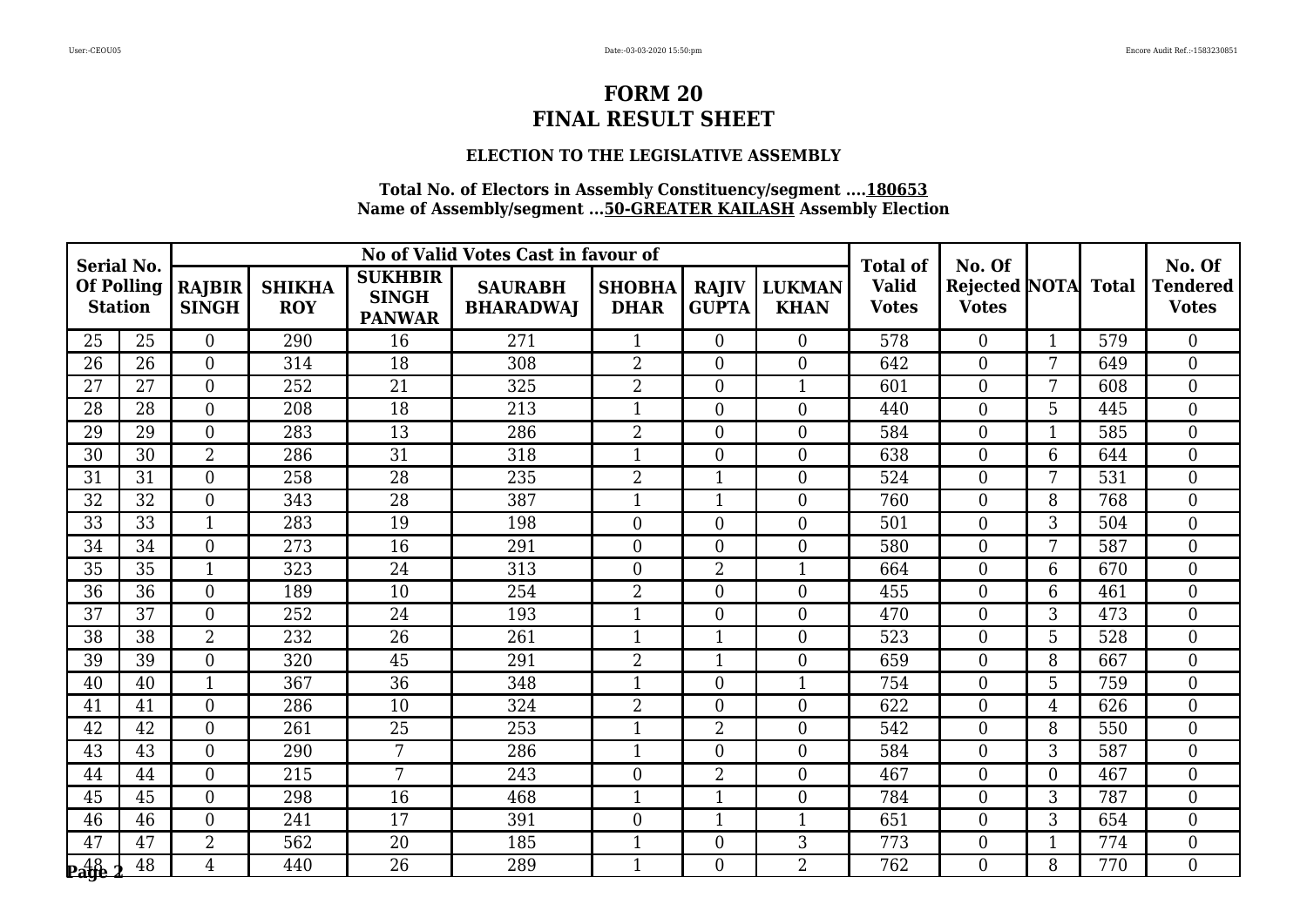### **ELECTION TO THE LEGISLATIVE ASSEMBLY**

| <b>Serial No.</b> |                   |                               |                             |                                                 | No of Valid Votes Cast in favour of |                              |                              |                              | <b>Total of</b>              | No. Of                                     |                |      | No. Of                          |
|-------------------|-------------------|-------------------------------|-----------------------------|-------------------------------------------------|-------------------------------------|------------------------------|------------------------------|------------------------------|------------------------------|--------------------------------------------|----------------|------|---------------------------------|
| <b>Station</b>    | <b>Of Polling</b> | <b>RAJBIR</b><br><b>SINGH</b> | <b>SHIKHA</b><br><b>ROY</b> | <b>SUKHBIR</b><br><b>SINGH</b><br><b>PANWAR</b> | <b>SAURABH</b><br><b>BHARADWAJ</b>  | <b>SHOBHA</b><br><b>DHAR</b> | <b>RAJIV</b><br><b>GUPTA</b> | <b>LUKMAN</b><br><b>KHAN</b> | <b>Valid</b><br><b>Votes</b> | <b>Rejected NOTA</b> Total<br><b>Votes</b> |                |      | <b>Tendered</b><br><b>Votes</b> |
| 49                | 49                | $\mathbf{1}$                  | 372                         | 11                                              | 212                                 | $\mathbf{1}$                 | $\overline{0}$               | $\overline{0}$               | 597                          | $\overline{0}$                             | $\overline{4}$ | 601  | $\overline{0}$                  |
| 50                | 50                | $\overline{2}$                | 305                         | 34                                              | 470                                 | $\overline{2}$               | $\overline{0}$               | $\Omega$                     | 813                          | $\overline{0}$                             | 9              | 822  | $\overline{0}$                  |
| 51                | 51                | $\overline{2}$                | 335                         | 32                                              | 412                                 | $\overline{0}$               | $\mathbf{1}$                 | $\theta$                     | 782                          | $\boldsymbol{0}$                           | 7              | 789  | $\overline{0}$                  |
| 52                | $\overline{52}$   | $\overline{2}$                | 173                         | 9                                               | 488                                 | $6\phantom{1}6$              | $\mathbf{1}$                 | $\mathbf{1}$                 | 680                          | $\boldsymbol{0}$                           | 3              | 683  | $\overline{0}$                  |
| 53                | 53                | 7                             | 286                         | 27                                              | 485                                 | 6                            | $\overline{0}$               | 2                            | 813                          | $\boldsymbol{0}$                           | 3              | 816  | $\overline{0}$                  |
| 54                | 54                | $\overline{0}$                | 298                         | 21                                              | 386                                 | $\overline{0}$               | $\mathbf{1}$                 | $\overline{0}$               | 706                          | $\boldsymbol{0}$                           | 8              | 714  | $\boldsymbol{0}$                |
| 55                | 55                | $\mathbf{1}$                  | 73                          | 6                                               | 373                                 | 5                            | $\theta$                     | $\theta$                     | 458                          | $\boldsymbol{0}$                           | 3              | 461  | $\overline{0}$                  |
| 56                | 56                | $\overline{0}$                | 306                         | $\overline{26}$                                 | 344                                 | $\overline{2}$               | $\overline{0}$               | $\overline{0}$               | 678                          | $\overline{0}$                             |                | 679  | $\overline{0}$                  |
| 57                | 57                | $\overline{2}$                | 458                         | 14                                              | $\overline{362}$                    | $\overline{0}$               | $\overline{0}$               | $\theta$                     | 836                          | $\boldsymbol{0}$                           | 7              | 843  | $\overline{0}$                  |
| 58                | 58                | 4                             | 291                         | 20                                              | 323                                 | $\overline{2}$               | $\Omega$                     | $\Omega$                     | 640                          | $\overline{0}$                             | $\Omega$       | 640  | $\overline{0}$                  |
| 59                | 59                | $\overline{0}$                | 147                         | 9                                               | 356                                 | $\mathbf{1}$                 | $\theta$                     | $\mathbf{1}$                 | 514                          | $\boldsymbol{0}$                           | $\theta$       | 514  | $\overline{0}$                  |
| 60                | 60                | 1                             | 390                         | 24                                              | 355                                 | $\boldsymbol{0}$             | $\overline{2}$               | $\theta$                     | 772                          | $\boldsymbol{0}$                           | 4              | 776  | $\boldsymbol{0}$                |
| 61                | 61                | $\overline{2}$                | 325                         | 5                                               | 278                                 | $\overline{0}$               | $\mathbf{1}$                 | $\theta$                     | 611                          | $\boldsymbol{0}$                           | $\overline{2}$ | 613  | $\overline{0}$                  |
| 62                | 62                | 1                             | 246                         | 11                                              | 311                                 | $\mathbf{1}$                 | $\overline{0}$               | $\overline{2}$               | 572                          | $\boldsymbol{0}$                           | 3              | 575  | $\boldsymbol{0}$                |
| 63                | 63                | $\mathbf{1}$                  | 252                         | 11                                              | 658                                 | $\overline{1}$               | $\overline{0}$               | $\overline{2}$               | 925                          | $\overline{0}$                             | 4              | 929  | $\overline{0}$                  |
| 64                | 64                | 3                             | 293                         | 23                                              | 631                                 | $\overline{4}$               | 3                            | $\Omega$                     | 957                          | $\overline{0}$                             | 4              | 961  | $\overline{0}$                  |
| 65                | 65                | 3                             | 351                         | 15                                              | 694                                 | 6                            | $\theta$                     | $\overline{2}$               | 1071                         | $\boldsymbol{0}$                           | 3              | 1074 | $\overline{0}$                  |
| 66                | 66                | $\overline{3}$                | 201                         | 6                                               | 730                                 | $\overline{2}$               | $\theta$                     | $\Omega$                     | 942                          | $\overline{0}$                             | 3              | 945  | $\theta$                        |
| 67                | 67                | $\overline{2}$                | 217                         | 22                                              | 734                                 | $\overline{2}$               | $\overline{0}$               | -1                           | 978                          | $\boldsymbol{0}$                           |                | 979  | $\boldsymbol{0}$                |
| 68                | 68                | 1                             | 223                         | 12                                              | 315                                 | $\mathbf{1}$                 | $\overline{0}$               | $\overline{0}$               | 552                          | $\boldsymbol{0}$                           | 5              | 557  | $\overline{0}$                  |
| 69                | 69                | $\overline{0}$                | 229                         | 24                                              | 215                                 | $\overline{0}$               | $\theta$                     | $\theta$                     | 468                          | $\overline{0}$                             | 6              | 474  | $\overline{0}$                  |
| 70                | 70                | $\Omega$                      | 201                         | 13                                              | 182                                 | $\overline{0}$               | $\overline{0}$               | $\overline{0}$               | 396                          | $\boldsymbol{0}$                           | $\overline{2}$ | 398  | $\boldsymbol{0}$                |
| 71                | 71                | $\overline{0}$                | 199                         | 21                                              | 220                                 | $\overline{0}$               | $\boldsymbol{0}$             | $\overline{0}$               | 440                          | $\boldsymbol{0}$                           | 1              | 441  | $\mathbf{0}$                    |
| <b>Page</b>       | 72                | $\mathbf{1}$                  | 289                         | 6                                               | 522                                 | 5                            | $\Omega$                     | $\Omega$                     | 823                          | $\Omega$                                   | 3              | 826  | $\theta$                        |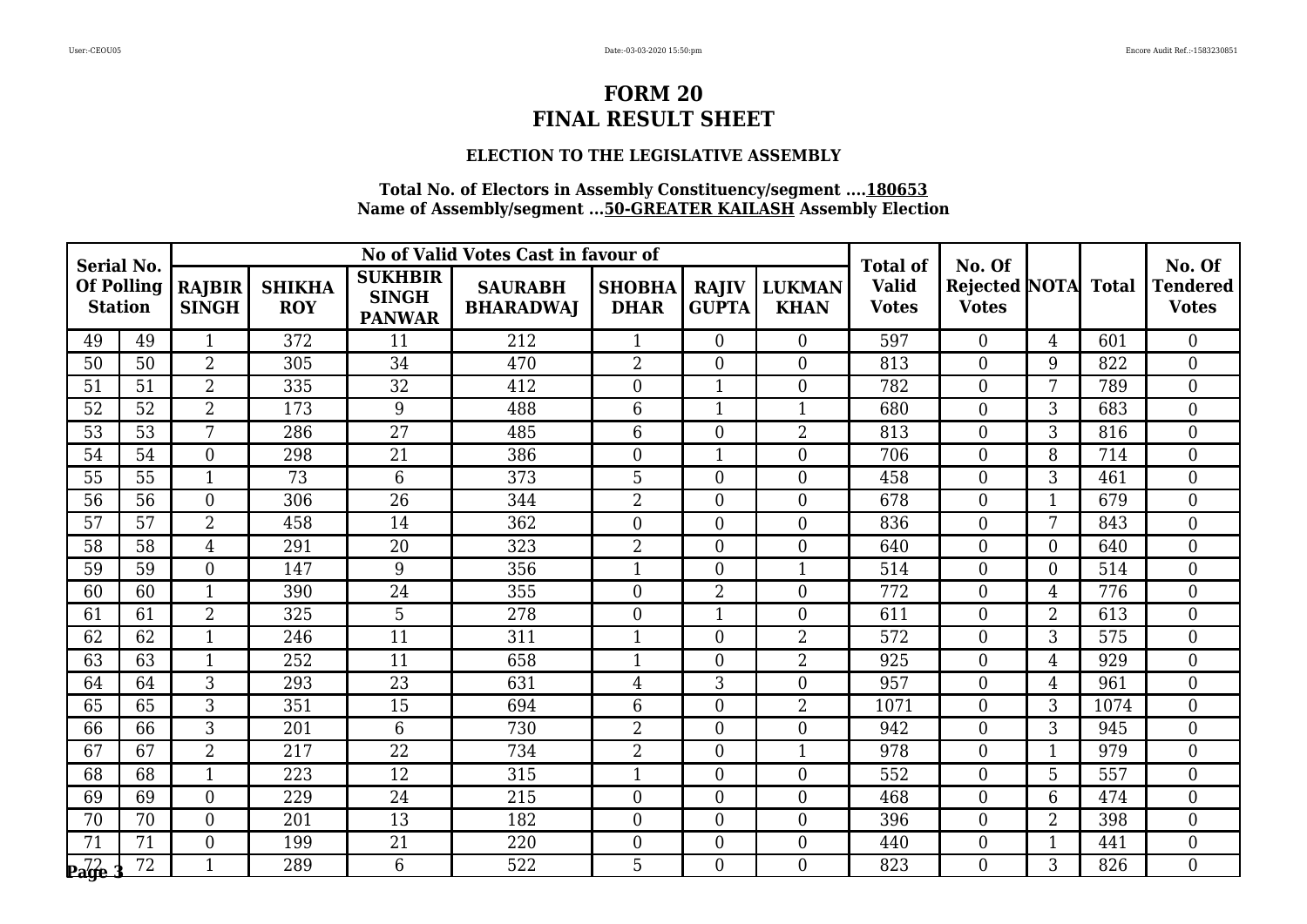#### **ELECTION TO THE LEGISLATIVE ASSEMBLY**

| <b>Serial No.</b>                   |    |                        |                             |                                                 | No of Valid Votes Cast in favour of |                              |                              |                              | <b>Total of</b>              | No. Of                                     |                |     | No. Of                          |
|-------------------------------------|----|------------------------|-----------------------------|-------------------------------------------------|-------------------------------------|------------------------------|------------------------------|------------------------------|------------------------------|--------------------------------------------|----------------|-----|---------------------------------|
| <b>Of Polling</b><br><b>Station</b> |    | RAJBIR<br><b>SINGH</b> | <b>SHIKHA</b><br><b>ROY</b> | <b>SUKHBIR</b><br><b>SINGH</b><br><b>PANWAR</b> | <b>SAURABH</b><br><b>BHARADWAI</b>  | <b>SHOBHA</b><br><b>DHAR</b> | <b>RAJIV</b><br><b>GUPTA</b> | <b>LUKMAN</b><br><b>KHAN</b> | <b>Valid</b><br><b>Votes</b> | <b>Rejected NOTA</b> Total<br><b>Votes</b> |                |     | <b>Tendered</b><br><b>Votes</b> |
| 73                                  | 73 | $\overline{4}$         | 161                         | 18                                              | 664                                 | 8                            | $\mathbf{1}$                 | $\overline{2}$               | 858                          | $\overline{0}$                             | 4              | 862 | $\overline{0}$                  |
| 74                                  | 74 | 4                      | 298                         | 10                                              | 569                                 | 6                            | $\overline{0}$               | $\mathbf 1$                  | 888                          | $\boldsymbol{0}$                           | 6              | 894 | $\overline{0}$                  |
| 75                                  | 75 | $\overline{4}$         | 150                         | 16                                              | 552                                 | $\mathbf{1}$                 | $\boldsymbol{0}$             | $\overline{0}$               | 723                          | $\boldsymbol{0}$                           | $\overline{0}$ | 723 | $\boldsymbol{0}$                |
| 76                                  | 76 | 5                      | 277                         | 11                                              | 565                                 | 3                            | $\theta$                     | 3                            | 864                          | $\boldsymbol{0}$                           |                | 865 | $\overline{0}$                  |
| 77                                  | 77 | $\overline{0}$         | 295                         | 13                                              | 603                                 | 6                            | $\mathbf 1$                  |                              | 919                          | $\boldsymbol{0}$                           | $\overline{0}$ | 919 | $\overline{0}$                  |
| 78                                  | 78 | $\overline{2}$         | 243                         | 19                                              | 374                                 | $\overline{2}$               | $\boldsymbol{0}$             | $\overline{0}$               | 640                          | $\boldsymbol{0}$                           | $\overline{0}$ | 640 | $\overline{0}$                  |
| 79                                  | 79 | $\Omega$               | 416                         | 26                                              | 488                                 | 17                           | $\theta$                     | $\overline{2}$               | 949                          | $\boldsymbol{0}$                           | $\overline{2}$ | 951 | $\overline{0}$                  |
| 80                                  | 80 | 5                      | 183                         | 5                                               | 404                                 | $\mathbf{1}$                 | $\overline{0}$               | $\Omega$                     | 598                          | $\boldsymbol{0}$                           | 3              | 601 | $\overline{0}$                  |
| 81                                  | 81 | $\overline{0}$         | 264                         | 19                                              | 334                                 | $\mathbf{1}$                 | $\boldsymbol{0}$             | $\overline{0}$               | 618                          | $\boldsymbol{0}$                           | $\overline{0}$ | 618 | $\mathbf{0}$                    |
| 82                                  | 82 | $\mathbf{1}$           | 258                         | 10                                              | 251                                 | 3                            | 1                            | $\mathbf{1}$                 | 525                          | $\boldsymbol{0}$                           | $\overline{2}$ | 527 | $\overline{0}$                  |
| 83                                  | 83 | 1                      | 405                         | 22                                              | 437                                 | 3                            | $\overline{0}$               | $\mathbf{1}$                 | 869                          | $\boldsymbol{0}$                           | 1              | 870 | $\overline{0}$                  |
| 84                                  | 84 | $\mathbf{1}$           | 402                         | 25                                              | 443                                 | $\overline{1}$               | $\overline{0}$               | $\theta$                     | 872                          | $\boldsymbol{0}$                           | 3              | 875 | $\overline{0}$                  |
| 85                                  | 85 | $\overline{0}$         | 285                         | 21                                              | 504                                 | 3                            | $\theta$                     | $\overline{0}$               | 813                          | $\boldsymbol{0}$                           | $\mathbf{1}$   | 814 | $\overline{0}$                  |
| 86                                  | 86 | 3                      | 291                         | 14                                              | 361                                 | $\boldsymbol{0}$             | $\theta$                     | 5                            | 674                          | $\boldsymbol{0}$                           | 6              | 680 | $\overline{0}$                  |
| 87                                  | 87 | $\overline{0}$         | 210                         | 8                                               | 256                                 | $\mathbf{1}$                 | $\overline{0}$               | $\theta$                     | 475                          | $\boldsymbol{0}$                           | 1              | 476 | $\overline{0}$                  |
| 88                                  | 88 | $\overline{0}$         | 280                         | 10                                              | 332                                 | 5                            | $\overline{0}$               | $\overline{0}$               | 627                          | $\boldsymbol{0}$                           | $\mathbf{1}$   | 628 | $\boldsymbol{0}$                |
| 89                                  | 89 | $\mathbf{1}$           | 211                         | 9                                               | 490                                 | $\mathbf{1}$                 | $\overline{0}$               | $\overline{0}$               | 712                          | $\boldsymbol{0}$                           | $\overline{2}$ | 714 | $\boldsymbol{0}$                |
| 90                                  | 90 | $\mathbf{1}$           | 319                         | $\overline{22}$                                 | 374                                 | $\Omega$                     | $\theta$                     | $\mathbf{1}$                 | 717                          | $\theta$                                   | $\overline{2}$ | 719 | $\overline{0}$                  |
| 91                                  | 91 | $\mathbf{1}$           | 220                         | 11                                              | 748                                 | 3                            | $\overline{0}$               | $\Omega$                     | 983                          | $\boldsymbol{0}$                           | $\overline{2}$ | 985 | $\overline{0}$                  |
| 92                                  | 92 | $\Omega$               | 392                         | 12                                              | 453                                 | $\overline{2}$               | $\overline{0}$               | $\overline{0}$               | 859                          | $\boldsymbol{0}$                           | 4              | 863 | $\overline{0}$                  |
| 93                                  | 93 | $\overline{0}$         | 205                         | 8                                               | 243                                 | $\overline{0}$               | $\theta$                     | $\overline{2}$               | 458                          | $\overline{0}$                             | 1              | 459 | $\theta$                        |
| 94                                  | 94 | 1                      | 146                         | 8                                               | 390                                 | $\overline{0}$               | $\overline{0}$               | $\mathbf 1$                  | 546                          | $\boldsymbol{0}$                           | 3              | 549 | $\overline{0}$                  |
| 95                                  | 95 | $\mathbf{1}$           | 244                         | 12                                              | 443                                 | $\overline{0}$               | $\boldsymbol{0}$             | $\overline{0}$               | 700                          | $\boldsymbol{0}$                           | $\overline{2}$ | 702 | $\mathbf{0}$                    |
| <b>Page</b>                         | 96 | $\mathbf{1}$           | 330                         | 10                                              | 486                                 | $\Omega$                     | $\theta$                     | $\mathbf{1}$                 | 828                          | $\Omega$                                   | 3              | 831 | $\theta$                        |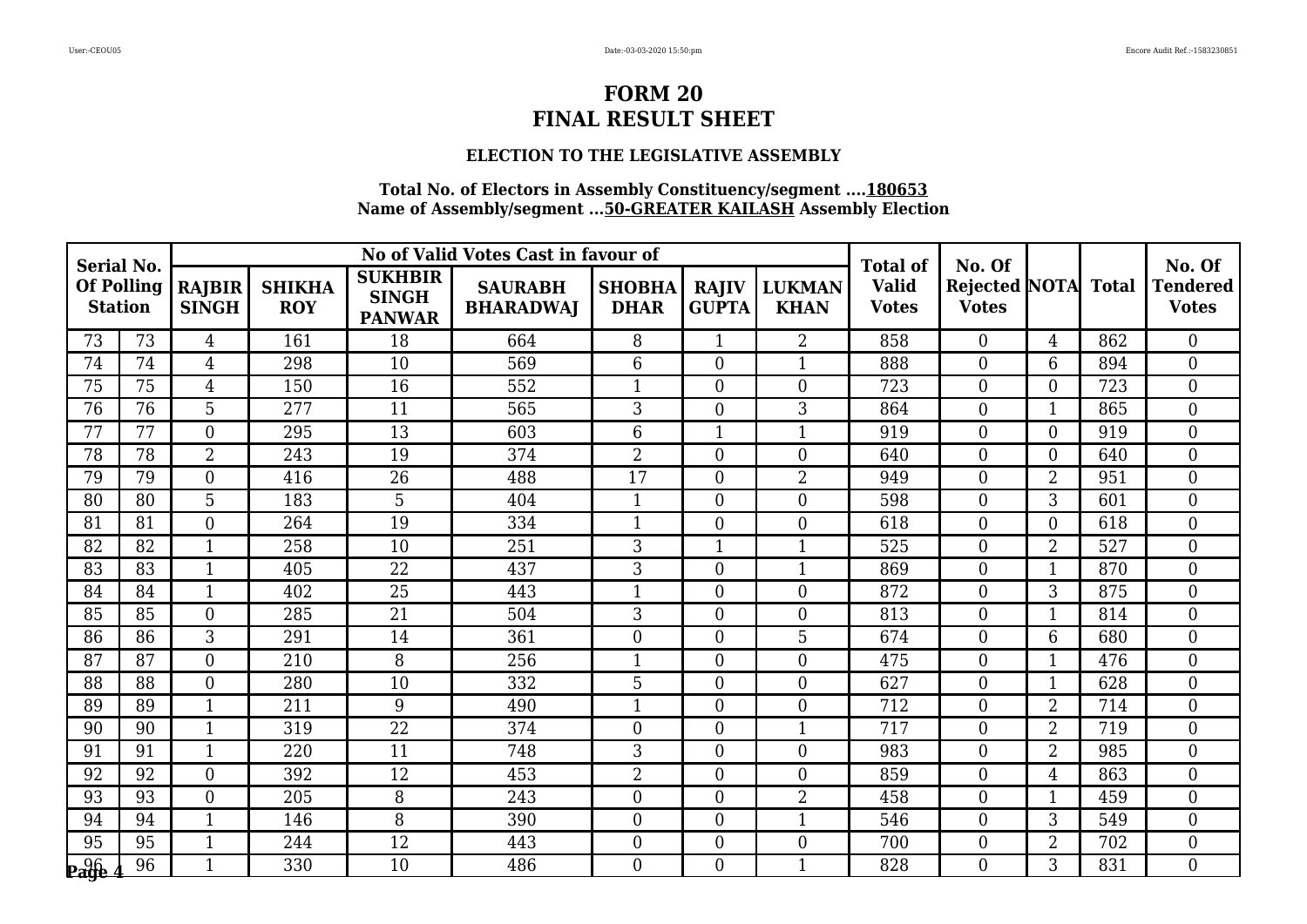### **ELECTION TO THE LEGISLATIVE ASSEMBLY**

| <b>Serial No.</b>                   |     |                        |                             |                                                 | No of Valid Votes Cast in favour of |                              |                              |                              | <b>Total of</b>              | No. Of                              |                |     | No. Of                          |
|-------------------------------------|-----|------------------------|-----------------------------|-------------------------------------------------|-------------------------------------|------------------------------|------------------------------|------------------------------|------------------------------|-------------------------------------|----------------|-----|---------------------------------|
| <b>Of Polling</b><br><b>Station</b> |     | RAJBIR<br><b>SINGH</b> | <b>SHIKHA</b><br><b>ROY</b> | <b>SUKHBIR</b><br><b>SINGH</b><br><b>PANWAR</b> | <b>SAURABH</b><br><b>BHARADWAI</b>  | <b>SHOBHA</b><br><b>DHAR</b> | <b>RAJIV</b><br><b>GUPTA</b> | <b>LUKMAN</b><br><b>KHAN</b> | <b>Valid</b><br><b>Votes</b> | Rejected NOTA Total<br><b>Votes</b> |                |     | <b>Tendered</b><br><b>Votes</b> |
| 97                                  | 97  | $\overline{0}$         | 286                         | 11                                              | 622                                 | $\overline{2}$               | $\theta$                     | $\mathbf{1}$                 | 922                          | $\overline{0}$                      | 4              | 926 | $\overline{0}$                  |
| 98                                  | 98  | 1                      | 391                         | 23                                              | 452                                 | 1                            | 3                            | $\theta$                     | 871                          | $\boldsymbol{0}$                    | 7              | 878 | $\overline{0}$                  |
| 99                                  | 99  | $\overline{2}$         | 307                         | 32                                              | 526                                 | $\mathbf{1}$                 | $\boldsymbol{0}$             | $\mathbf{1}$                 | 869                          | $\boldsymbol{0}$                    | 3              | 872 | $\overline{0}$                  |
| 100                                 | 100 | $\overline{2}$         | 268                         | 10                                              | 216                                 | $\overline{0}$               | $\theta$                     | $\theta$                     | 496                          | $\boldsymbol{0}$                    |                | 497 | $\overline{0}$                  |
| 101                                 | 101 | 1                      | 360                         | 16                                              | 341                                 | $\boldsymbol{0}$             | $\mathbf 1$                  |                              | 720                          | $\boldsymbol{0}$                    | $\overline{2}$ | 722 | $\overline{0}$                  |
| 102                                 | 102 | 5                      | 355                         | 14                                              | 427                                 | $\overline{2}$               | $\mathbf{1}$                 | $\mathbf{1}$                 | 805                          | $\boldsymbol{0}$                    | 1              | 806 | $\overline{0}$                  |
| 103                                 | 103 | $\mathbf{1}$           | 210                         | 8                                               | 743                                 | 8                            | 3                            | $\mathbf{1}$                 | 974                          | $\boldsymbol{0}$                    | 4              | 978 | $\overline{0}$                  |
| 104                                 | 104 | 4                      | 123                         | 16                                              | 668                                 | 3                            | $\overline{0}$               | $\mathbf{1}$                 | 815                          | $\boldsymbol{0}$                    | 1              | 816 | $\overline{0}$                  |
| 105                                 | 105 | $\overline{0}$         | 266                         | $\overline{32}$                                 | 357                                 | $\boldsymbol{0}$             | $\mathbf{1}$                 | $\theta$                     | 656                          | $\boldsymbol{0}$                    | 4              | 660 | $\mathbf{0}$                    |
| 106                                 | 106 | $\Omega$               | 227                         | 12                                              | 321                                 | $\mathbf{1}$                 | $\theta$                     | $\theta$                     | 561                          | $\boldsymbol{0}$                    | $\overline{2}$ | 563 | $\theta$                        |
| 107                                 | 107 | $\overline{4}$         | 91                          | 7                                               | 198                                 | $\overline{1}$               | $\overline{0}$               | $\theta$                     | 301                          | $\boldsymbol{0}$                    | $\overline{0}$ | 301 | $\overline{0}$                  |
| 108                                 | 108 | $\overline{2}$         | 238                         | 5                                               | 345                                 | $\overline{1}$               | $\overline{0}$               | $\theta$                     | 591                          | $\boldsymbol{0}$                    | 5              | 596 | $\overline{0}$                  |
| 109                                 | 109 | $\overline{0}$         | 245                         | 22                                              | 380                                 | $\overline{4}$               | $\mathbf{1}$                 | $\overline{2}$               | 654                          | $\boldsymbol{0}$                    | $\mathbf{1}$   | 655 | $\overline{0}$                  |
| 110                                 | 110 | 4                      | 301                         | 19                                              | 247                                 | $\mathbf{1}$                 | $\theta$                     | $\Omega$                     | 572                          | $\boldsymbol{0}$                    | 9              | 581 | $\overline{0}$                  |
| 111                                 | 111 | $\overline{0}$         | 223                         | 19                                              | 174                                 | $\boldsymbol{0}$             | $\boldsymbol{0}$             | $\mathbf 1$                  | 417                          | $\boldsymbol{0}$                    | 4              | 421 | $\theta$                        |
| 112                                 | 112 | $\mathbf{1}$           | 410                         | 28                                              | 385                                 | 5                            | $\overline{0}$               | $\mathbf{1}$                 | 830                          | $\boldsymbol{0}$                    | 1              | 831 | $\overline{0}$                  |
| 113                                 | 113 | $\overline{2}$         | 342                         | 25                                              | 527                                 | $\boldsymbol{0}$             | $\boldsymbol{0}$             | $\mathbf{1}$                 | 897                          | $\boldsymbol{0}$                    | $\overline{2}$ | 899 | $\boldsymbol{0}$                |
| 114                                 | 114 | $\overline{2}$         | 320                         | $\overline{30}$                                 | 423                                 | $\overline{2}$               | $\overline{2}$               | $\mathbf{1}$                 | 780                          | $\theta$                            | 8              | 788 | $\overline{0}$                  |
| 115                                 | 115 | $\mathbf{1}$           | 178                         | 20                                              | 318                                 | $\mathbf{1}$                 | $\overline{0}$               | $\mathbf 1$                  | 519                          | $\boldsymbol{0}$                    | 6              | 525 | $\overline{0}$                  |
| 116                                 | 116 | $\mathbf{1}$           | 302                         | 21                                              | 419                                 | $\overline{4}$               | $\overline{0}$               | $\theta$                     | 747                          | $\boldsymbol{0}$                    | 3              | 750 | $\overline{0}$                  |
| 117                                 | 117 | 3                      | 250                         | 26                                              | 489                                 | $\overline{0}$               | $\theta$                     | $\Omega$                     | 768                          | $\overline{0}$                      | 3              | 771 | $\theta$                        |
| 118                                 | 118 | $\Omega$               | 269                         | 23                                              | 499                                 | 3                            | 1                            | $\mathbf{1}$                 | 796                          | $\boldsymbol{0}$                    | 9              | 805 | $\overline{0}$                  |
| 119                                 | 119 | $\overline{4}$         | 249                         | 11                                              | 374                                 | $\boldsymbol{0}$             | 3                            | $\overline{0}$               | 641                          | $\boldsymbol{0}$                    | 3              | 644 | $\boldsymbol{0}$                |
| $p_4^1$                             | 120 | $\mathbf{1}$           | 251                         | 16                                              | 415                                 | $\Omega$                     | $\mathbf{1}$                 | $\mathbf{1}$                 | 685                          | $\Omega$                            | $\overline{2}$ | 687 | $\theta$                        |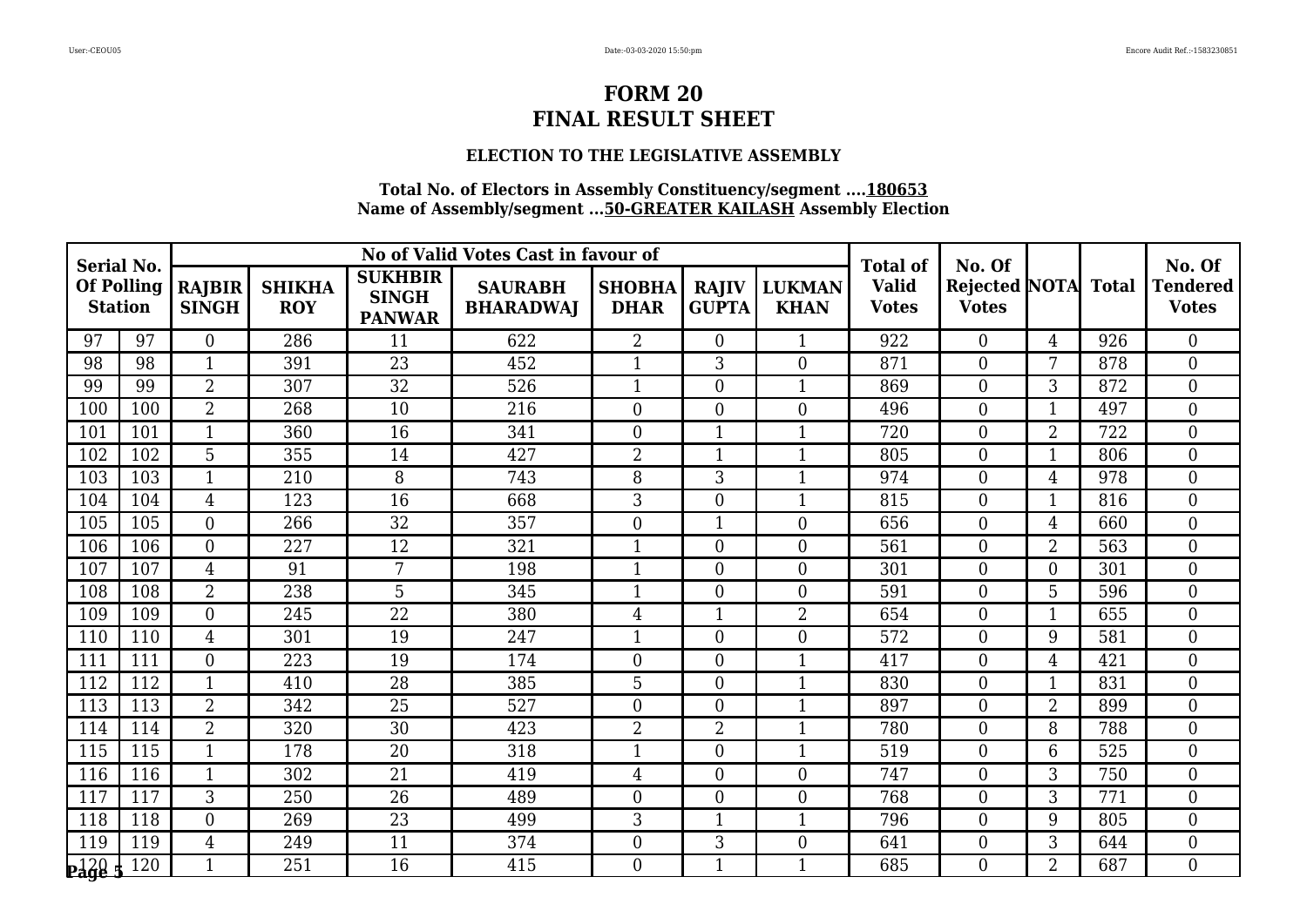#### **ELECTION TO THE LEGISLATIVE ASSEMBLY**

| <b>Serial No.</b>                   |     |                               |                             |                                                 | No of Valid Votes Cast in favour of |                              |                              |                              | <b>Total of</b>              | No. Of                                     |                |     | No. Of                          |
|-------------------------------------|-----|-------------------------------|-----------------------------|-------------------------------------------------|-------------------------------------|------------------------------|------------------------------|------------------------------|------------------------------|--------------------------------------------|----------------|-----|---------------------------------|
| <b>Of Polling</b><br><b>Station</b> |     | <b>RAJBIR</b><br><b>SINGH</b> | <b>SHIKHA</b><br><b>ROY</b> | <b>SUKHBIR</b><br><b>SINGH</b><br><b>PANWAR</b> | <b>SAURABH</b><br><b>BHARADWAJ</b>  | <b>SHOBHA</b><br><b>DHAR</b> | <b>RAJIV</b><br><b>GUPTA</b> | <b>LUKMAN</b><br><b>KHAN</b> | <b>Valid</b><br><b>Votes</b> | <b>Rejected NOTA</b> Total<br><b>Votes</b> |                |     | <b>Tendered</b><br><b>Votes</b> |
| 121                                 | 121 | 4                             | 348                         | 28                                              | 510                                 | $\overline{0}$               | $\mathbf{1}$                 | $\overline{0}$               | 891                          | $\overline{0}$                             | 5              | 896 | $\overline{0}$                  |
| 122                                 | 122 | $\overline{0}$                | 190                         | 16                                              | 302                                 | $\overline{0}$               | $\overline{0}$               | $\mathbf{1}$                 | 509                          | $\overline{0}$                             | $\overline{2}$ | 511 | $\overline{0}$                  |
| 123                                 | 123 | $\overline{0}$                | 307                         | 19                                              | 334                                 | $\overline{2}$               | $\mathbf{1}$                 | $\theta$                     | 663                          | $\boldsymbol{0}$                           | $\overline{2}$ | 665 | $\overline{0}$                  |
| 124                                 | 124 | $\mathbf{1}$                  | 234                         | 29                                              | 371                                 | $\mathbf{1}$                 | $\mathbf{1}$                 | $\Omega$                     | 637                          | $\boldsymbol{0}$                           | 3              | 640 | $\overline{0}$                  |
| 125                                 | 125 | $\mathbf{1}$                  | 320                         | 34                                              | 432                                 | $\mathbf 1$                  | $\theta$                     | $\overline{0}$               | 788                          | $\overline{0}$                             | 6              | 794 | $\overline{0}$                  |
| 126                                 | 126 | $\mathbf{1}$                  | 315                         | 31                                              | 340                                 | $\mathbf{1}$                 | $\overline{2}$               | $\mathbf{1}$                 | 691                          | $\boldsymbol{0}$                           | 13             | 704 | $\boldsymbol{0}$                |
| 127                                 | 127 | $\mathbf{1}$                  | 231                         | 16                                              | 220                                 | $\overline{0}$               | 5                            | $\mathbf{1}$                 | 474                          | $\boldsymbol{0}$                           | 4              | 478 | $\overline{0}$                  |
| 128                                 | 128 | $\overline{0}$                | 250                         | 19                                              | 185                                 |                              | $\overline{2}$               | $\overline{0}$               | 457                          | $\overline{0}$                             | 3              | 460 | $\overline{0}$                  |
| 129                                 | 129 | $\overline{0}$                | 238                         | $\overline{12}$                                 | 267                                 | $\mathbf{1}$                 | $\overline{0}$               | $\theta$                     | 518                          | $\boldsymbol{0}$                           | 7              | 525 | $\overline{0}$                  |
| 130                                 | 130 | $\overline{2}$                | 351                         | 20                                              | 320                                 | $\mathbf{1}$                 | $\mathbf{1}$                 | $\Omega$                     | 695                          | $\overline{0}$                             | 9              | 704 | $\theta$                        |
| 131                                 | 131 | 1                             | 316                         | 31                                              | 251                                 | 1                            | $\mathbf{1}$                 | $\overline{2}$               | 603                          | $\boldsymbol{0}$                           | 9              | 612 | $\overline{0}$                  |
| 132                                 | 132 | $\overline{0}$                | 339                         | 18                                              | 274                                 | $\mathbf{1}$                 | $\overline{0}$               | $\mathbf{1}$                 | 633                          | $\boldsymbol{0}$                           | 10             | 643 | $\mathbf{0}$                    |
| 133                                 | 133 | $\mathbf{1}$                  | 358                         | 28                                              | 337                                 | $\overline{0}$               | $\mathbf{1}$                 | $\theta$                     | 725                          | $\boldsymbol{0}$                           | 8              | 733 | $\overline{0}$                  |
| 134                                 | 134 | $\mathbf{1}$                  | 332                         | 22                                              | 416                                 | 3                            | $\mathbf{1}$                 | $\mathbf{1}$                 | 776                          | $\boldsymbol{0}$                           | $\overline{4}$ | 780 | $\overline{0}$                  |
| 135                                 | 135 | $\overline{0}$                | 189                         | 24                                              | 360                                 | 3                            | $\overline{0}$               | $\mathbf{1}$                 | 577                          | $\overline{0}$                             | $\overline{2}$ | 579 | $\overline{0}$                  |
| 136                                 | 136 | 3                             | 251                         | 33                                              | 565                                 | 5                            | $\overline{4}$               | $\mathbf{1}$                 | 862                          | $\boldsymbol{0}$                           | $\overline{2}$ | 864 | $\overline{0}$                  |
| 137                                 | 137 | 4                             | 112                         | 30                                              | 437                                 | $\overline{2}$               | $\theta$                     | 2                            | 587                          | $\boldsymbol{0}$                           | 4              | 591 | $\overline{0}$                  |
| 138                                 | 138 | 3                             | 201                         | $\overline{20}$                                 | 313                                 | $\mathbf{1}$                 | $\theta$                     | $\mathbf{1}$                 | 539                          | $\overline{0}$                             | 4              | 543 | $\theta$                        |
| 139                                 | 139 | $\mathbf{1}$                  | 234                         | 23                                              | 422                                 | $\overline{2}$               | $\overline{0}$               | -1                           | 683                          | $\boldsymbol{0}$                           |                | 684 | $\overline{0}$                  |
| 140                                 | 140 | $\overline{2}$                | 355                         | 22                                              | 443                                 | 3                            | $\mathbf{1}$                 | 3                            | 829                          | $\boldsymbol{0}$                           | 5              | 834 | $\overline{0}$                  |
| 141                                 | 141 | $\overline{0}$                | 247                         | 22                                              | 351                                 | $\overline{2}$               | $\theta$                     | $\Omega$                     | 622                          | $\overline{0}$                             | $\overline{0}$ | 622 | $\theta$                        |
| 142                                 | 142 | $\overline{2}$                | 289                         | 24                                              | 465                                 | $\overline{2}$               | $\overline{0}$               | $\overline{0}$               | 782                          | $\boldsymbol{0}$                           | $\overline{2}$ | 784 | $\overline{0}$                  |
| 143                                 | 143 | $\mathbf{1}$                  | 257                         | 22                                              | 447                                 | $\overline{0}$               | $\mathbf{1}$                 | $\overline{0}$               | 728                          | $\boldsymbol{0}$                           | $\overline{2}$ | 730 | $\boldsymbol{0}$                |
| $\frac{144}{2}$                     | 144 | $\Omega$                      | 89                          | 8                                               | 187                                 | $\Omega$                     | $\Omega$                     | $\Omega$                     | 284                          | $\Omega$                                   |                | 285 | $\theta$                        |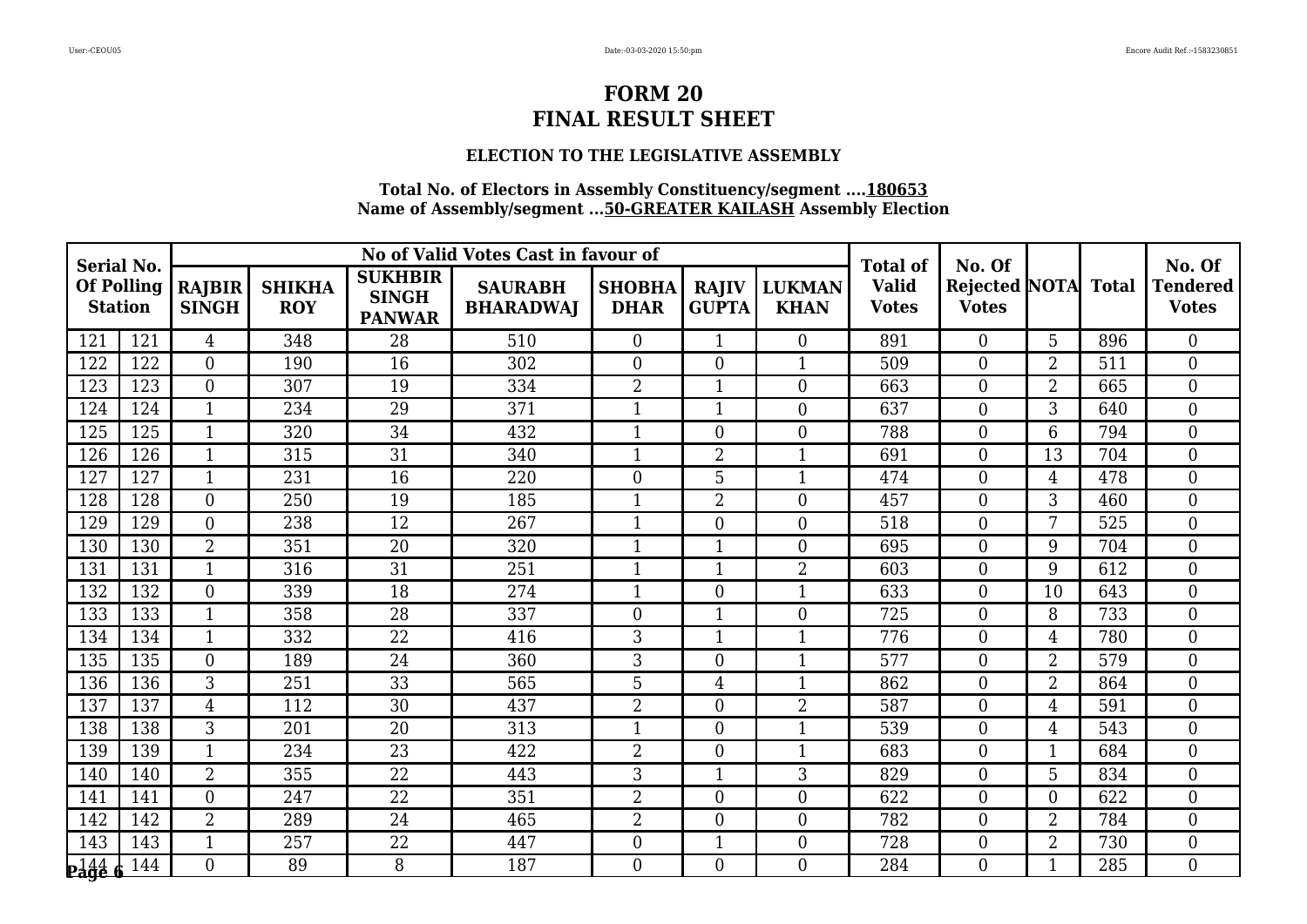### **ELECTION TO THE LEGISLATIVE ASSEMBLY**

| <b>Serial No.</b>                          |                   |                               |                             |                                                 | No of Valid Votes Cast in favour of |                              |                              |                              | <b>Total of</b>              | No. Of                                     |                  |        | No. Of                          |
|--------------------------------------------|-------------------|-------------------------------|-----------------------------|-------------------------------------------------|-------------------------------------|------------------------------|------------------------------|------------------------------|------------------------------|--------------------------------------------|------------------|--------|---------------------------------|
| <b>Station</b>                             | <b>Of Polling</b> | <b>RAJBIR</b><br><b>SINGH</b> | <b>SHIKHA</b><br><b>ROY</b> | <b>SUKHBIR</b><br><b>SINGH</b><br><b>PANWAR</b> | <b>SAURABH</b><br><b>BHARADWAJ</b>  | <b>SHOBHA</b><br><b>DHAR</b> | <b>RAJIV</b><br><b>GUPTA</b> | <b>LUKMAN</b><br><b>KHAN</b> | <b>Valid</b><br><b>Votes</b> | <b>Rejected NOTA</b> Total<br><b>Votes</b> |                  |        | <b>Tendered</b><br><b>Votes</b> |
| 145                                        | 145               | $\overline{0}$                | 149                         | 22                                              | 429                                 | 3                            | $\boldsymbol{0}$             | $\theta$                     | 603                          | $\overline{0}$                             | 2                | 605    | $\overline{0}$                  |
| 146                                        | 146               |                               | 201                         | 26                                              | 387                                 |                              | $\overline{2}$               | $\theta$                     | 618                          | $\boldsymbol{0}$                           | 4                | 622    | $\boldsymbol{0}$                |
| 147                                        | 147               | $\mathbf{1}$                  | 239                         | 29                                              | 397                                 | $\mathbf{1}$                 | $\boldsymbol{0}$             |                              | 668                          | $\boldsymbol{0}$                           | 1                | 669    | $\boldsymbol{0}$                |
| 148                                        | 148               | $\overline{2}$                | 180                         | 29                                              | 417                                 | $\overline{2}$               | $\overline{0}$               | $\theta$                     | 630                          | $\boldsymbol{0}$                           | $\mathbf{1}$     | 631    | $\overline{0}$                  |
| 149                                        | 149               | $\overline{2}$                | 169                         | 18                                              | 419                                 | 3                            | $\overline{0}$               | 1                            | 612                          | $\boldsymbol{0}$                           | $\overline{0}$   | 612    | $\overline{0}$                  |
| 150                                        | 150               | $\overline{0}$                | 184                         | 21                                              | 287                                 |                              | $\boldsymbol{0}$             | $\theta$                     | 493                          | $\boldsymbol{0}$                           | 4                | 497    | $\overline{0}$                  |
| 151                                        | 151               | $\overline{0}$                | 234                         | 21                                              | 303                                 | 1                            | $\overline{0}$               |                              | 560                          | $\boldsymbol{0}$                           | $\overline{0}$   | 560    | $\overline{0}$                  |
| 152                                        | 152               | $\boldsymbol{0}$              | 160                         | 12                                              | 292                                 | $\overline{0}$               | $\boldsymbol{0}$             | $\boldsymbol{0}$             | 464                          | $\boldsymbol{0}$                           | 4                | 468    | $\boldsymbol{0}$                |
| 153                                        | 153               | $\Omega$                      | 164                         | 20                                              | 273                                 | $\theta$                     | $\overline{0}$               | $\mathbf{1}$                 | 458                          | $\overline{0}$                             | $\mathbf{1}$     | 459    | $\overline{0}$                  |
| 154                                        | 154               | $\mathbf{1}$                  | 239                         | 13                                              | 279                                 | $\overline{0}$               | $\overline{2}$               | $\theta$                     | 534                          | $\boldsymbol{0}$                           | 3                | 537    | $\overline{0}$                  |
| 155                                        | 155               | $\overline{0}$                | 221                         | 12                                              | 276                                 | $\overline{0}$               | $\overline{0}$               | $\overline{0}$               | 509                          | $\boldsymbol{0}$                           | $\overline{2}$   | 511    | $\overline{0}$                  |
| 156                                        | 156               | $\overline{0}$                | 318                         | 12                                              | 313                                 | $\mathbf{1}$                 | $\mathbf{1}$                 | $\theta$                     | 645                          | $\boldsymbol{0}$                           | 6                | 651    | $\overline{0}$                  |
| 157                                        | 157               | $\mathbf{1}$                  | 264                         | 29                                              | 300                                 | $\overline{2}$               | $\mathbf{1}$                 | $\overline{0}$               | 597                          | $\boldsymbol{0}$                           | 4                | 601    | $\mathbf{0}$                    |
| 158                                        | 158               | 3                             | 328                         | 43                                              | 330                                 | $\overline{0}$               | $\mathbf{1}$                 | $\mathbf 1$                  | 706                          | $\overline{0}$                             | 7                | 713    | $\overline{0}$                  |
| 159                                        | 159               | $\overline{0}$                | 306                         | 21                                              | 336                                 | 3                            | $\boldsymbol{0}$             |                              | 667                          | $\boldsymbol{0}$                           | 5                | 672    | $\overline{0}$                  |
| 160                                        | 160               | $\overline{0}$                | 110                         | 7                                               | 149                                 | $\boldsymbol{0}$             | $\boldsymbol{0}$             |                              | 267                          | $\boldsymbol{0}$                           | 5                | 272    | $\boldsymbol{0}$                |
| 161                                        | 161               | $\overline{0}$                | 335                         | 21                                              | 313                                 | $\overline{0}$               | $\boldsymbol{0}$             | $\overline{0}$               | 669                          | $\boldsymbol{0}$                           | 7                | 676    | $\mathbf{0}$                    |
| 162                                        | 162               | $\overline{0}$                | 181                         | 14                                              | 176                                 | $\overline{0}$               | $\overline{0}$               | $\theta$                     | 371                          | $\boldsymbol{0}$                           | $\overline{2}$   | 373    | $\overline{0}$                  |
| 163                                        | 163               | $\overline{2}$                | 280                         | 15                                              | 411                                 | 2                            | $\overline{0}$               | $\theta$                     | 710                          | $\overline{0}$                             | 3                | 713    | $\overline{0}$                  |
| <b>Total EVM</b><br><b>Votes</b>           |                   | 213                           | 43398                       | 3319                                            | 60231                               | 281                          | 86                           | 105                          | 107633                       | $\bf{0}$                                   | 586              | 108219 | $\bf{0}$                        |
| <b>Total Postal</b><br><b>Ballot Votes</b> |                   | $\mathbf{1}$                  | 165                         | 20                                              | 141                                 | $\mathbf{1}$                 | $\boldsymbol{0}$             | 1                            | 329                          | 56                                         | $\boldsymbol{0}$ | 385    | $\boldsymbol{0}$                |